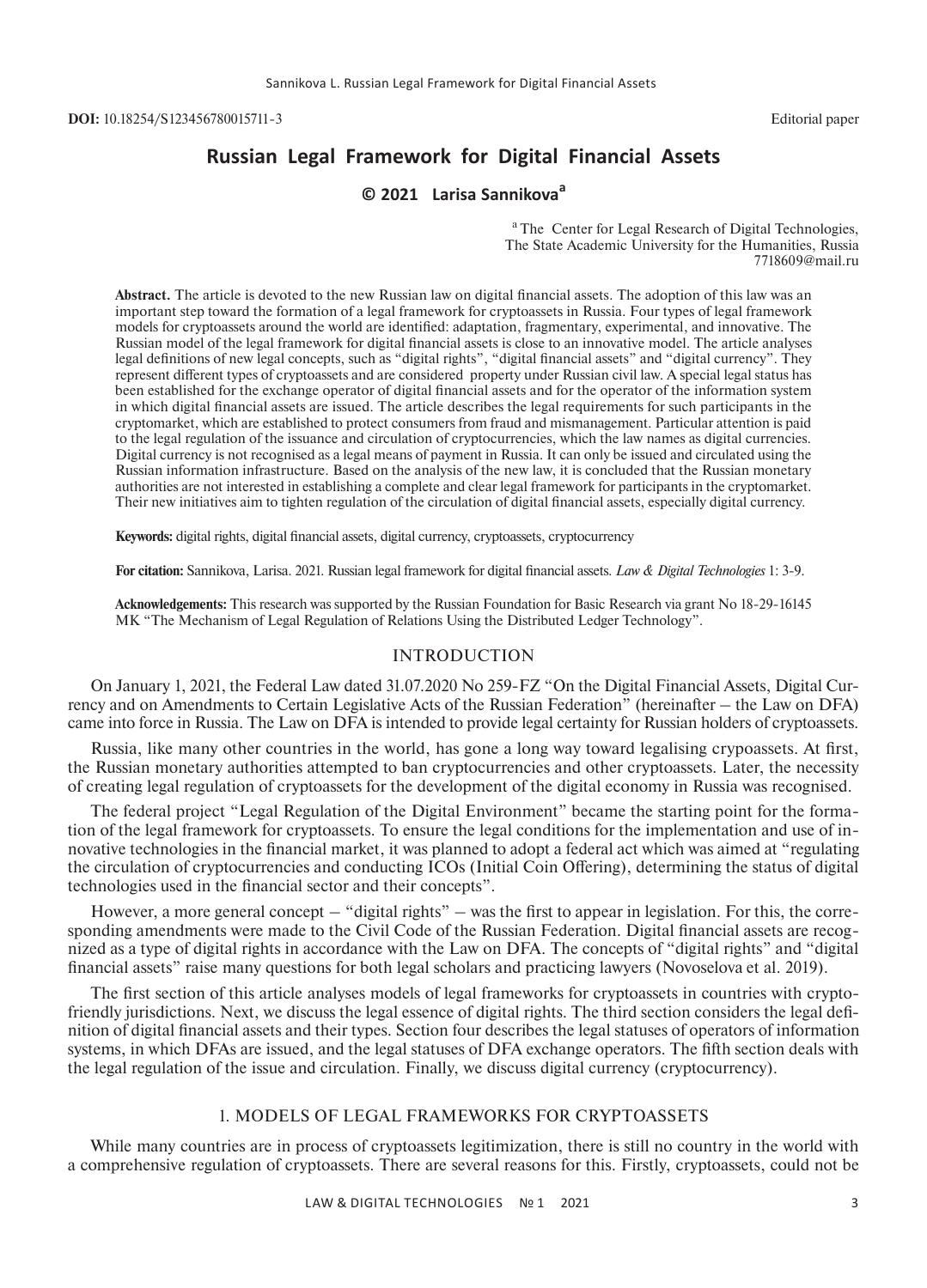comprehensively regulated by any national legislation, due to their extraterritorial character. Secondly, any legal regulation could slow down of an introduction of new technologies, such as blockchain, into economic activities.

The legal regime of different countries of the world in relation to cryptoassets can be friendly, unfriendly or neutral. Countries with crypto-friendly jurisdictions establish various models of legal frameworks for cryptoassets which can be classified into several categories (Sannikova and Kharitonova 2020):

1) An adaptation model, in which cryptoassets are regulated by existent legislation.

For example, in the US the Securities and Exchange Commission determines, based on the Howey test, whether tokens are securities like shares or bonds. If tokens are recognized as security tokens, then the legislation on securities applies to their issue.

2) A fragmentary model, in which cryptoassets are regulated by specific amendments made to existent legislation.

For example, in Japan, cryptoassets' legislation was formed by amending existing laws: Payment Services Act No 59 of 2009; Financial Instruments and Exchange Act No 25 of 1948.

3) An experimental model in which cryptoassets are regulated by the legislation related to special economic zones.

The Republic of Belarus has created a legal regulation of crypto activity only for residents of Hi Tech Park. Belarus Hi Tech Park is a special economic zone. The Decree of the President of the Republic of Belarus No 8 dated 21.10.2017 "On the Development of the Digital Economy" legalized cryptoassets, but their circulation is limited and controlled.

4) An innovative model, in which the cryptoassets regulation is based on special legal acts.

Malta became the first country in the world to regulate blockchain and cryptoassets by special laws. The Malta Digital Innovation Authority Act of 2018 establishes the Malta digital innovation center to certify distributed ledger technology platforms. The Innovative Technology Arrangement and Services Act of 2018 regulates the registration procedures for crypto exchanges and other crypto markets. The Virtual Financial Assets Act of 2018 defines the legal regime of DLT (Distributed Ledger Technology) assets, including ICO procedures. Virtual financial assets include cryptocurrencies and payment tokens and exclude virtual tokens, electronic money and financial instruments.

In 2019, Liechtenstein passed the Token and Trusted Technology Service Provider Act, known as the "Blockchain Act". Under this act, a token is recognized as a tool for the digital representation of a right. This is based on the concept of the Token Container Model. A security token contains a real asset. It may be a share, a bond, gold, real estate, and so on. If the token is not secured, it is an "empty container" that exists as a digital code, such as a bitcoin. Utility tokens within this concept contain the right to use the software (Software Usage Right).

The examples of Malta and Liechtenstein shows the trend of national legislatures developing special legislation. However, the efficiency of such legislation is still questionable.

The Russian legislation model is closest to the innovative model. However, it is not as comprehensive as the legislation in Malta and Lichtenstein.

### 2. THE CONCEPT OF DIGITAL RIGHTS IN THE RUSSIAN LAW

In accordance with the Federal Law dated 18.03.2019 No 34-FZ "On Amendments to Parts One, Two and Article 1124 of Part Three of the Civil Code of the Russian Federation" digital rights were included in the list of objects of civil rights as a type of property rights (Art. 128 of the Civil Code of the Russian Federation). In Article 141.1 of the Civil Code of the Russian Federation, digital rights and other rights, named as such in the law, are recognized as obligatory. Their content and conditions for implementation are determined by the rules of the information system that meets the characteristics established by law.

In English-language legal literature, "digital rights" denote human rights applicable in the digital sphere (Marcus 2015; Goggin 2017). In Russian legislation, the term "digital rights" is used in a completely different sense. The attempts of the Russian legislature to create new terminology hinders the harmonization of Russian legislation in the field of the digital economy (Sannikova and Pescherov 2018), which can negatively affect the investment attractiveness of the Russian digital asset market.

The term "digital rights" in relation to new digital assets, such as cryptocurrencies, tokens and so on, was not used in the legal literature prior to the adoption of this act. Therefore, the use of this term in the Civil Code of the Russian Federation caused extensive discussion in the legal community. Russian legal scholars also criticize the legal definition of "digital rights", in which new digital assets are qualified as "obligatory and other rights".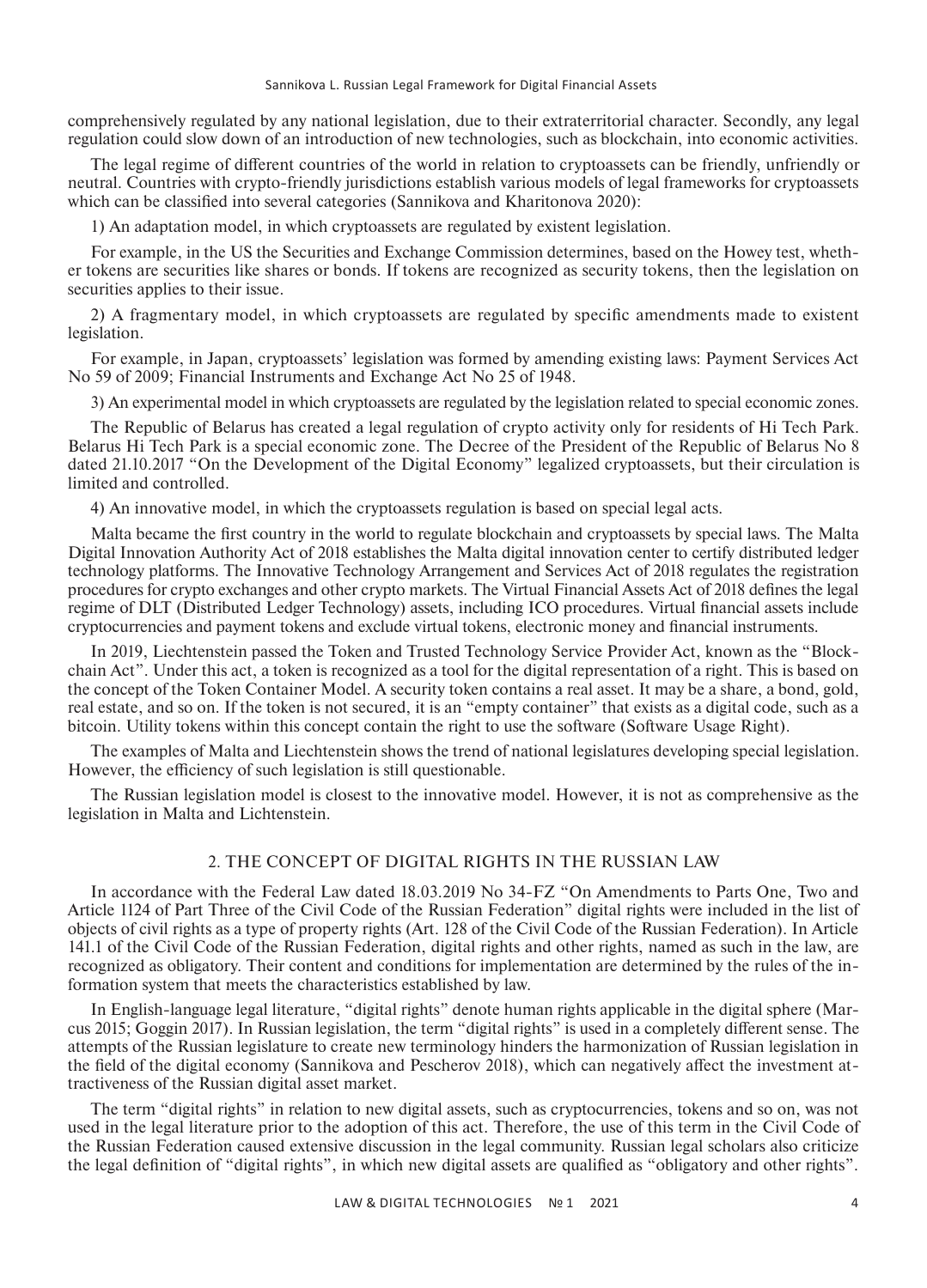They do not recognize digital rights as a special type of property rights along with obligatory, corporate and other rights. According to Kamyshansky (2019), digital rights represent obligatory and other rights that exist in a special information system (for example, in a blockchain).

Most widespread viewpoint in Russian civil law regards digital rights as a special way of certifying rights (Novoselova et al. 2019). Vasilevskaya (2019) proposes to understand digital rights as a "digital way of fixing property rights". If cryptoassets are viewed only as a way of fixing rights, it must be recognized that the new way of fixing does not generate new rights. However, the assets tokenization processes have shown that cryptoassets owners receive new economic opportunities and legal rights.

The legal definition of digital rights is not sufficiently complete and does not clearly explain this concept. For example, it is not obvious which digital assets are meant by digital rights. Some legal scholars believed that cryptocurrencies could also fall under the concept of digital rights (Efimova 2019). Others, such as Gongalo and Novoselova (2019), believe that the category of digital rights does not cover all types of crypto tokens.

This discussion indicates the lack of an comprehensible and consistent concept of digital rights in Russian law. It seems that the concept will evolve as special laws on digital assets are adopted. Thus, the legal uncertainty was partially eliminated in the Law on DFA. Digital financial assets have been recognized as a type of digital rights.

# 3. DIGITAL FINANCIAL ASSETS: THE LEGAL DEFINITION AND TYPES

According to Article 1 of the Law on DFA, digital financial assets are defined as digital rights which include: monetary claims; ability to exercise rights attaching to issuable securities; interest in the capital of a nonpublic joint stock company; and right to require transfer of issuable securities.

The special feature of DFAs is that their issue, recording and circulation is carried out by way of making or amending entries in a distributed ledger-based information system or other information systems. DFAs do not include noncash money, electronic money and uncertificated securities. Cryptocurrencies in the law are called digital currencies and are delimited from DFAs. Therefore, DFAs represent tokens that are capable of performing the role of financial instruments.

The terminology used in the law does not make it possible to accurately correlate DFAs with the known types of token. The term "digital financial assets" is not used globally to regulate the cryptomarket. The exception is Malta, which has enacted the Virtual Financial Assets Act. The Law on DFA does not have no traditional division of digital assets depending on their functionality, such as payment, security, and utility. Nevertheless, it can be concluded that the essence of the DFA is closest to security tokens. Hybrid tokens are also allowed, as indicated in Clause 6 of Article 1 of the Law on DFA "digital rights can be issued, including both digital financial assets and other digital rights".

The Law on DFA establishes special rules for types of digital financial assets:

- DFAs, certifying the possibility of exercising rights attached to mass-issued securities (Clause 1 of Article 12);
- DFAs, certifying the right to claim their transfer of mass-issued securities (Clause 2 of Article 12);
- DFAs, certifying the rights to participate in the equity of a joint-stock company (Article 13).

The issue of DFAs, certifying the rights to participate in the equity of a joint-stock company, is regulated in the most detailed way. The possibility of issuing shares in the form of DFAs is provided only to nonpublic joint-stock companies, which have not previously carried out the issue of shares. Such an opportunity arises only upon the incorporation of a nonpublic joint stock company. The charter of a nonpublic joint stock company must provide for the ability to issue its shares in the form of DFAs. A share issuance in the form of DFAs must be registered by the information system operator in accordance with the rules of the respective information system. The issue of shares in the form of DFAs stipulates certain restrictions for the company. It will be unable to issue any massissued securities (including shares) in any form other than DFAs, convert the shares issued in the form of DFAs into ordinary shares in any form other than DFAs or become a public joint stock company. DFAs certifying the rights to participate in the equity of a joint-stock company can be identified as equity tokens.

Other types of DFAs are difficult to associate to known types of tokens. For example, the Russian commercial bank "Expobank" accepted Waves tokens as collateral under the bank loan agreement (Shome 2020). The parties to the transaction qualified the cryptoassets as "other property" and not as digital rights. The legal nature of Waves tokens is unclear. Despite the headlines in the media about the first pledge of cryptocurrencies in Russia, the participants stated that these are nonpayment tokens, but did not specify whether the tokens are security or utility, which significantly affects their liquidity. Therefore, legal uncertainty remains in relation to them.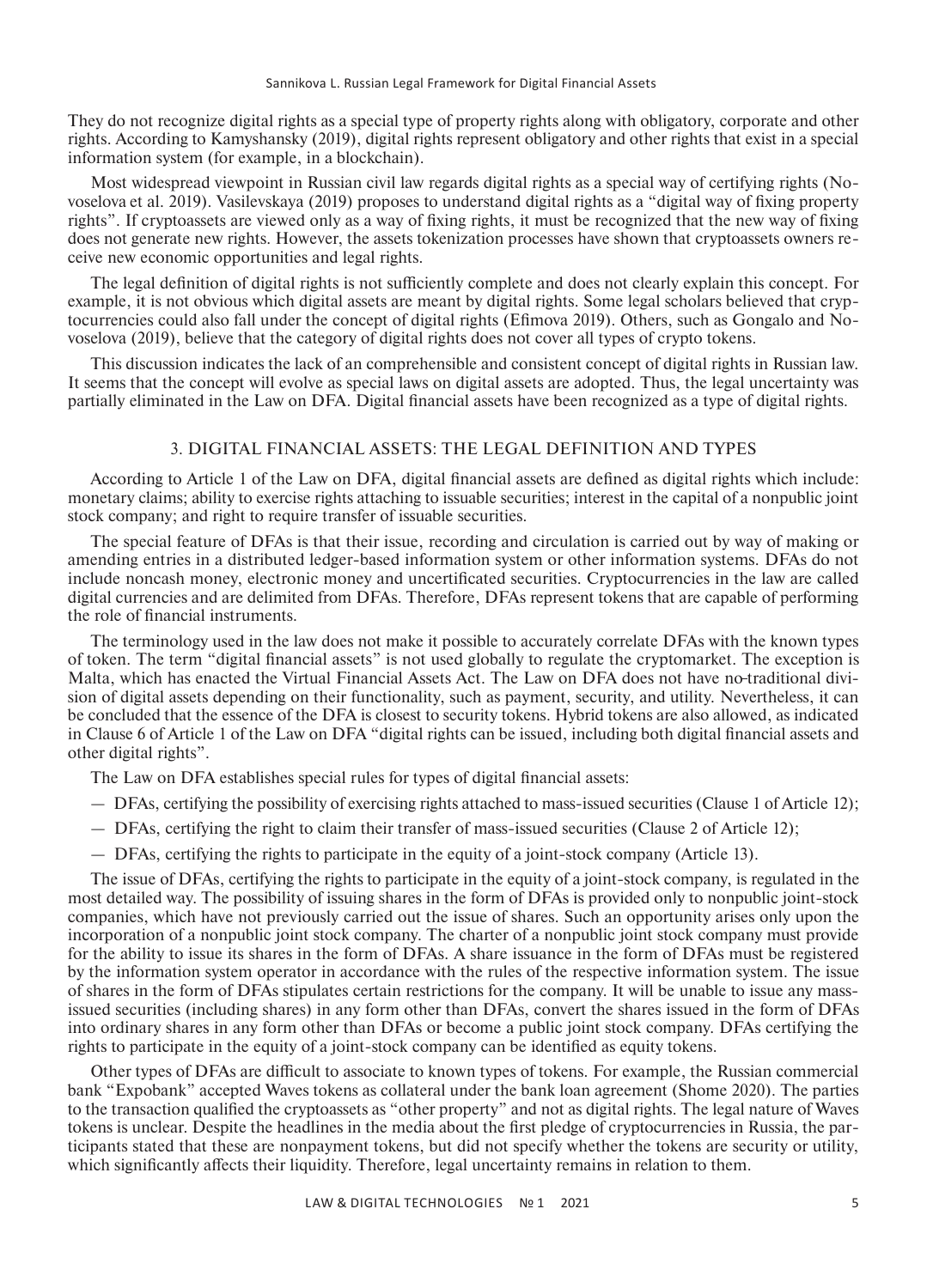The Russian commercial bank Sberbank announced plans to issue a stablecoin – Sbercoin (D'Andrea & Partners Legal Counsel 2021). The bank's clients will be able to use sbercoins to purchase various green financing instruments such as green loans and green bonds on a special blockchain platform. However, according to S. Shve-tsov, First Deputy Chairman of the Central Bank of the Russian Federation (hereinafter – the Bank of Russia), the Russian monetary authorities will not approve the issue of stablecoins backed by the Russian rubles (TASS2020).

It should be noted that the issuance and circulation of utility digital rights are already governed by the Federal Law dated 02.08.2019 No 259-FZ "On Raising Investments via Investments Platforms and on the Introduction of Amendments to Certain Legislative Acts of the Russian Federation". Utility digital rights include:

— the right to demand a transfer of thing(s);

— the right to demand a transfer of exclusive rights to intellectual property assets and/or the rights of use of intellectual property assets;

— the right to demand that any work is done and/or any service is provided.

Despite their name, utility digital rights cannot qualify as utility tokens, as they serve slightly different functions.

## 4. LEGAL STATUS OF THE OPERATORS ACCORDING TO THE LAW ON DFA

The Law on DFA established special legal status for the DFA exchange operator, and for the operator of the information system in which DFAs are issued.

Only Russian legal entities (including credit institutions, depositories and stock exchanges), included by the Bank of Russia in the relevant register, may be an operator of the information system where DFAs are issued. To become registered, an entity intending to become an information system operator must have the rules of the information system approved by the Bank of Russia. The rules of the information system must contain a wide range of information specified in Article 5 of the law, for example, the rules for making changes to the algorithms of information system programs; requirements for users; rules for issuing DFAs, requirements for information security and operational reliability, and so on.

The Law on DFA sets out certain requirements (for example, education and work experience in the respective area, reputational requirements, such as no convictions or administrative disqualifications, and so on) with respect to the executive bodies, other top officers of operators (chief accountant, head of internal control service) and beneficial owners holding 10 percent or more in the operator.

The obligations of the operator are also established by the law. The operator must ensure the smooth and uninterrupted operation of the information system; the accuracy of the DFA information contained in the records of the information system; the restoration of access to the records of the information system for DFA holders if such access has been lost; and correctness of the implementation of the algorithms. The operator must also provide information about the user's digital financial assets on request of state bodies in cases stipulated by the law.

If the operator violates the requirements of the law, the operator may be removed from the register by the Bank of Russia, which supervises the operator's activities. The operator is liable for losses incurred by the user of the information system, including those due to system malfunctions, and loss of information stored in the information system or inaccuracy of the information provided.

All transactions with DFAs are completed through DFA exchange operators. Credit institutions, trade organisers and other legal entities meeting the requirements set in the Law may act as DFA exchange operators. In particular, they must have a share capital of at least RUB50 million and net assets of at least RUB50 million. The DFA exchange operator needs to be registered by the Bank of Russia in a special register. It will approve the DFA exchange rules and obtain consent of the Bank of Russia for such rules.

The DFA exchange operator may combine this role with that of the operator of the information system in which DFAs are issued. Therefore, the DFA exchange operator must meet the same requirements as the operator of the information system where DFAs are issued.

The requirements set out in the Law on DFA for operators of the information system and DFA exchange operator are designed to protect DFA users from fraud and mismanagement. However, these requirements may hinder the development of blockchain startups in Russia.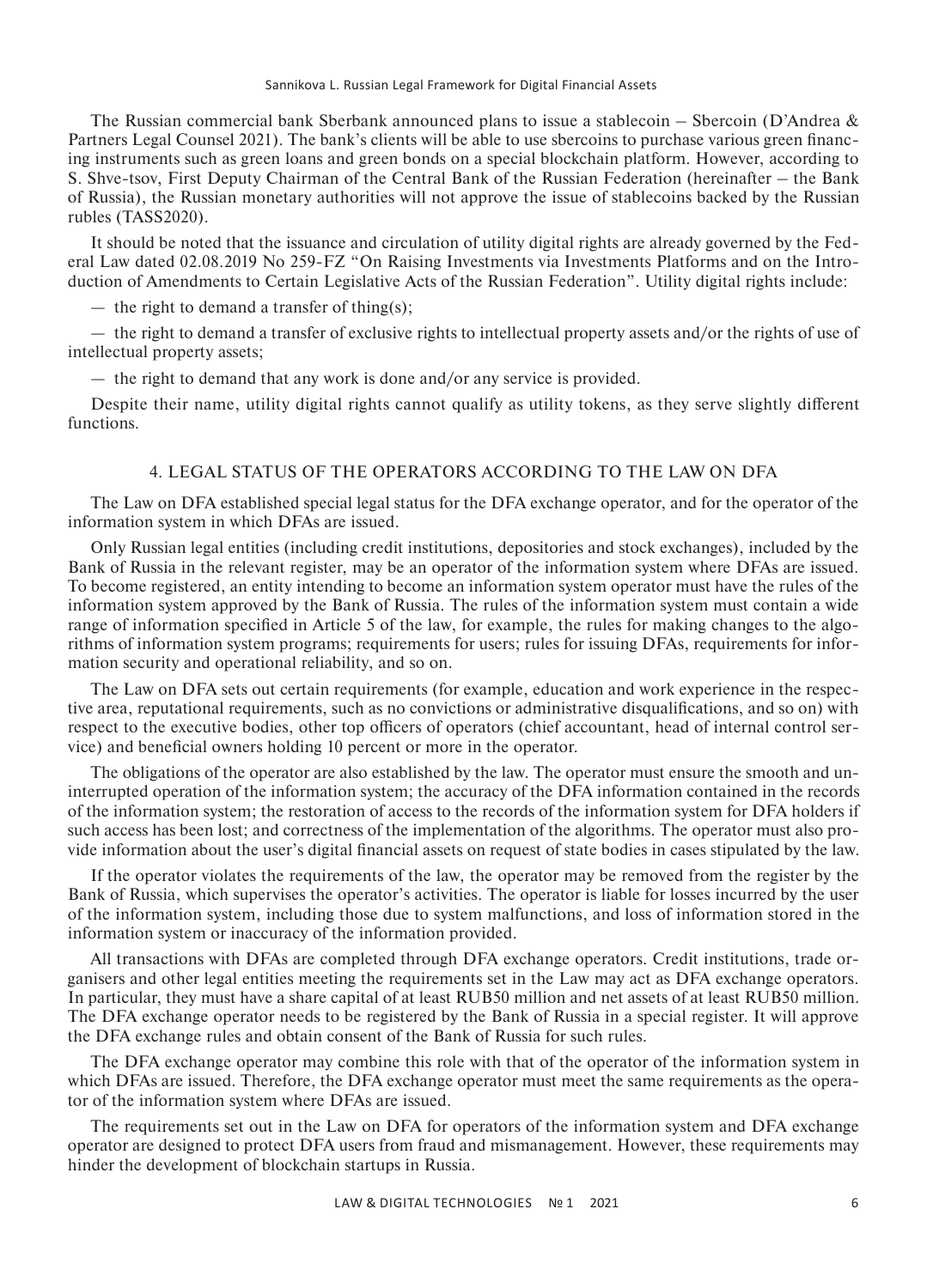#### 5. LEGAL REGULATION OF ISSUE, RECORDING AND CIRCULATION OF DFAs

The Law on DFA establishes a general procedure for the issue, recording and circulation of DFAs.

DFAs may only be issued by a legal entity or an individual entrepreneur. The decision to issue DFAs is made in the electronic form and must be signed by an enhanced qualified electronic signature of the issuer. It must be published on the website of the issuer and on the website of the operator of the information system where DFAs are issued. This decision contains the information about the issuer, the operator of the information system and the relevant DFAs (including the type and the scope of rights certified by issuable DFAs, their number, payment terms, and so on). Such decision may be addressed to the public as a public offer or to specific parties (for DFAs certifying rights to participate in the equity of the nonpublic joint stock company).

The first holder of DFAs becomes so entitled once a DFA crediting record is made in its favour in the information system in which the DFAs are issued. The holder of DFAs shall be recognized as the person who is included in the register of users of the information system and has a unique code giving such person access to the information about the DFAs owned by such person and permitting transfer of such DFAs by means of the information system.

Holders of DFAs may carry out a variety of transactions, such as sale and purchase, exchange of DFAs, including exchange of DFAs for other digital rights, if such digital rights include both DFAs and other digital rights. The Law on DFA allows transactions with DFAs issued within foreign information systems. However, under the Instruction of the Bank of Russia dated 25.11.2020 No 5635-У, this right is only available to qualified investors. In addition, only qualified investors are permitted to transact with DFAs with value above RUB600 000.

## 6. DIGITAL CURRENCY: QUESTIONS REMAIN

Investors are most interested in the legal regime of cryptocurrencies. The Law on DFA defines cryptocurrency as a digital currency. Digital currency is understood as a set of electronic data (a digital code or designation) contained in the information system that meets the following requirements:

— which are offered and/or maybe accepted as a means of payment and/or as an investment;

— which is not the monetary unit of the Russian Federation, the monetary unit of a foreign country and/or an international monetary or accounting unit;

— in respect of which there is no person obliged to each holder of such electronic data, other than the operator and/or nodes of the information system.

The description of the digital currency includes classic cryptocurrencies (payment tokens) such as Bitcoin, Ethereum, and so on. However, cryptocurrencies use blockchain or other distributed ledger technology to record transactions, the legal definition of digital currency makes no mention of such technologies. Therefore, any virtual currencies, such as computer game currencies, bonuses, and so on, can also be formally considered as digital currencies (Sangadzhieva and Pervunin 2020).

The legal definition of a digital currency allows us to draw a conclusion about its relationship with the category of digital rights. Digital currency is not considered a type of digital financial asset. The legislation distinguishes digital currency from digital rights in order to restrict the issue and circulation of digital currency in Russia.

Digital currency is not recognised as a legal means of payment in Russia. The rouble is the only official monetary unit in the Russian Federation. The prohibition on accepting digital currency as payment for goods or services applies to:

— Russian legal entities;

— branches, representative offices and other separate subdivisions of international organisations and foreign legal entities, if they are established in the Russian Federation and have civil legal capacity;

— Russian individual tax residents (who spend at least 183 calendar days (or more) over 12 consecutive months in the Russian Federation).

Additionally, no person is allowed to distribute any information about the offer and/or acceptance of digital currency as means of payment.

However, the Law on DFA provides for the possibility of the issue and circulation of digital currency in Russia. Digital currency may only be issued using the Russian information infrastructure (domain names and network addresses belonging to the Russian domain extension; and/or information systems whose technical facilities are located in the Russian Federation, and/or software and hardware complexes located in the Russian Federation).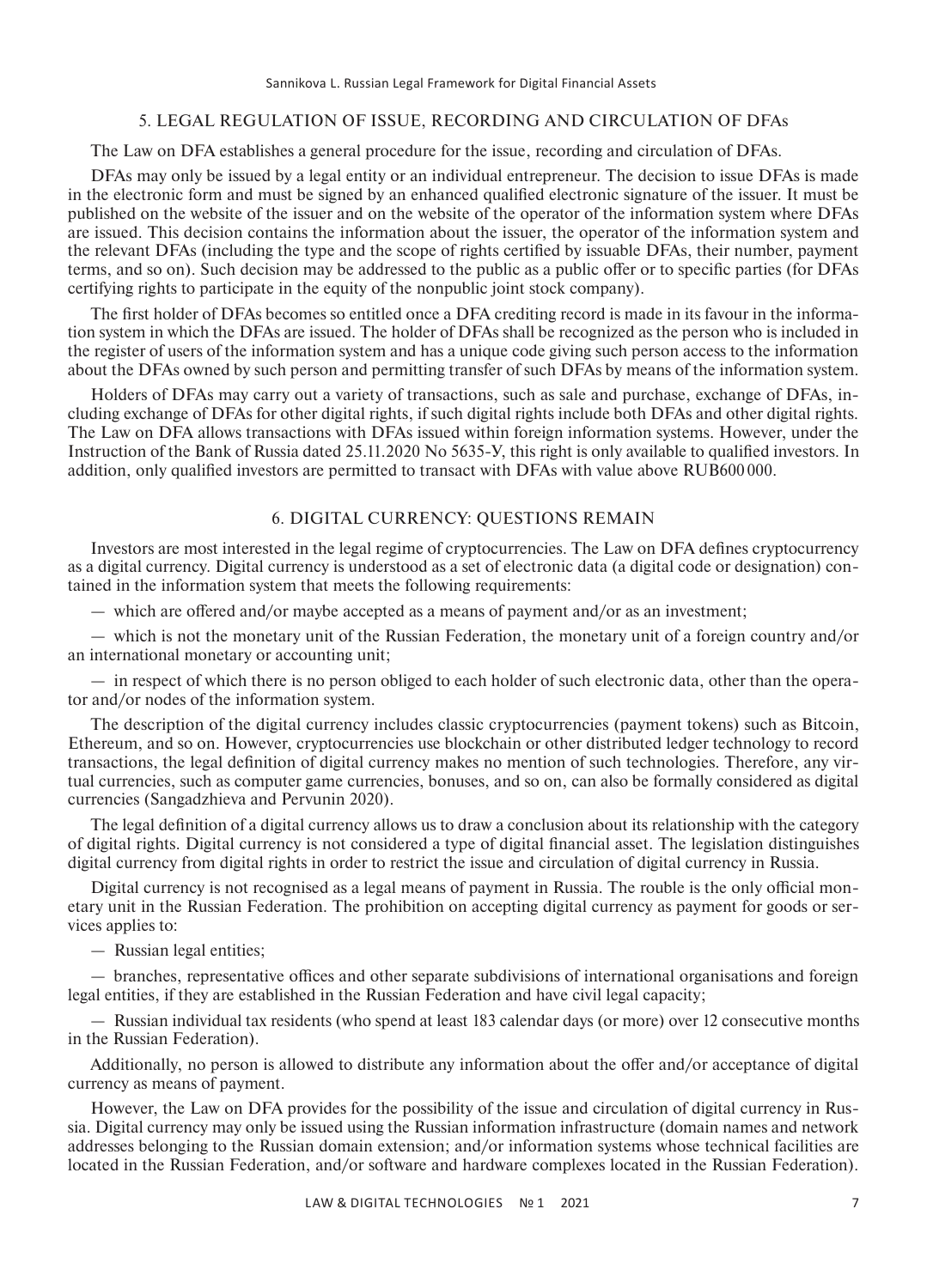Transactions and operations with digital currency, as a result of which it passes from one holder to another, can also only be carried out using the Russian information infrastructure. A digital currency holder has to inform the tax authorities of the existence of digital currency and transactions therewith as a condition for judicial protection of claims related to such transactions and/or operations.

It should be noted that the holder of digital currencies has the right, not the obligation, to inform the tax authorities about digital currencies. But for civil servants, the obligation to provide information on digital financial assets and other digital rights, digital currencies owned by them and their family members (a spouse, underage children) is set by Decree of the President of the Russian Federation dated 10.12.2020 No 778.

More detailed regulation of the issue and circulation of digital currencies is planned in a special law under consideration in the Russian State Duma. Experts expect a stricter legal regime for cryptocurrencies due to the negative attitude of the Russian monetary authorities.

#### **CONCLUSION**

The adoption of the Law on DFA required amendments to other laws, in particular, the Federal Law dated 07.08.2001 No 115-FZ "On Combating Money Laundering and the Financing of Terrorism", the Federal Law dated 26.10.2002 No 127-FZ "On Insolvency (Bankruptcy)", the Federal Law dated 02.10.2007 No 229-FZ "On Enforcement Proceedings", and so on. It can therefore be concluded that a Russian legal framework for cryptoassets is being formed.

Legal scholars are optimistic in their forecasts: "new opportunities open up to attract investment in the activities of individuals and legal entities, guarantees are established to protect inexperienced market participants " (Shestak and Yaresko 2020). Lawyers are more pessimistic about the consequences of the new law: "The project was developed without dialogue with market participants and received a lot of criticism regarding its definition of digital currency, as well as the regulation of circulating digital currency" (Sangadzhieva and Pervunin 2020). At the same time, legal scholars and experts acknowledge that the Law on DFA is "of a compromise nature, balancing public and private interests " (Rozhdestvenskaya and Guznov 2020).

This compromise gives the appearance of creating a legal environment for the development of Fintech and the blockchain industry. However, new initiatives by the Russian monetary authorities aim to tighten regulations regarding the circulation of digital financial assets, especially digital currency. There are plans to establish not only administrative, but also criminal responsibility for tax evasion, the illegal issuance and trading of digital financial assets.

The Bank of Russia demonstrates its negative attitude toward cryptocurrencies: "Cryptocurrencies do not have a single issuing authority; they do not guarantee a protection of consumer rights; their value is subject to significant volatility; it is illegal to use them to pay for goods and services in most countries; and they usually lack a single institution that would ensure their safety" (The Bank of Russia.n.d.). It is hoped that the digital rouble (central bank digital currency – CBDC) could become an alternative to cryptocurrencies in the Russian Federation (Rozhdestvenskaya and Guznov 2021).

The above allows the conclusion to be drawn that the Russian authorities are not interested in establishing a complete and clear legal framework for participants in the cryptomarket. As a result, Russian companies have shown far less interest in investing in blockchain in 2020 than they did two years ago. This is a wake-up call for the development of the digital economy in Russia.

#### REFERENCES

- 1. D'Andrea & Partners Legal Counsel. 2021. "Sberbank To Launch Its First Digital Coin In Russia." March 3, 2021. https://www. dandreapartners.com/sberbank-to-launch-its-first-digital-coin-in-russia/
- 2. Efimova, Ludmila. 2019. Cryptocurrency as an object of civil law. *Economy and law* 4: 17–25.
- 3. Goggin, Gerard, Vromen Ariadne, Kimberlee Weatherall, Fiona Martin, Webb Adele, Lucy Sunman and Francesco Bailo. 2017. Digital rights in Australia. http://hdl.handle.net/2123/17587
- 4. Gongalo, Bronislav, and Ludmila Novoselova. 2019. Is there a place for "digital rights" in the system of objects of civil law. Perm Legal Almanac 2: 179–192.
- 5. Kamyshansky, Victor. 2019. On digital technology and digital law. *Power of the Law* 1: 14–18.
- 6. Marcus Gaia. 2015. Human rights and the new (ish) digital paradigm. https://sas-space.sas.ac.uk/6205/1/06marcus.pdf